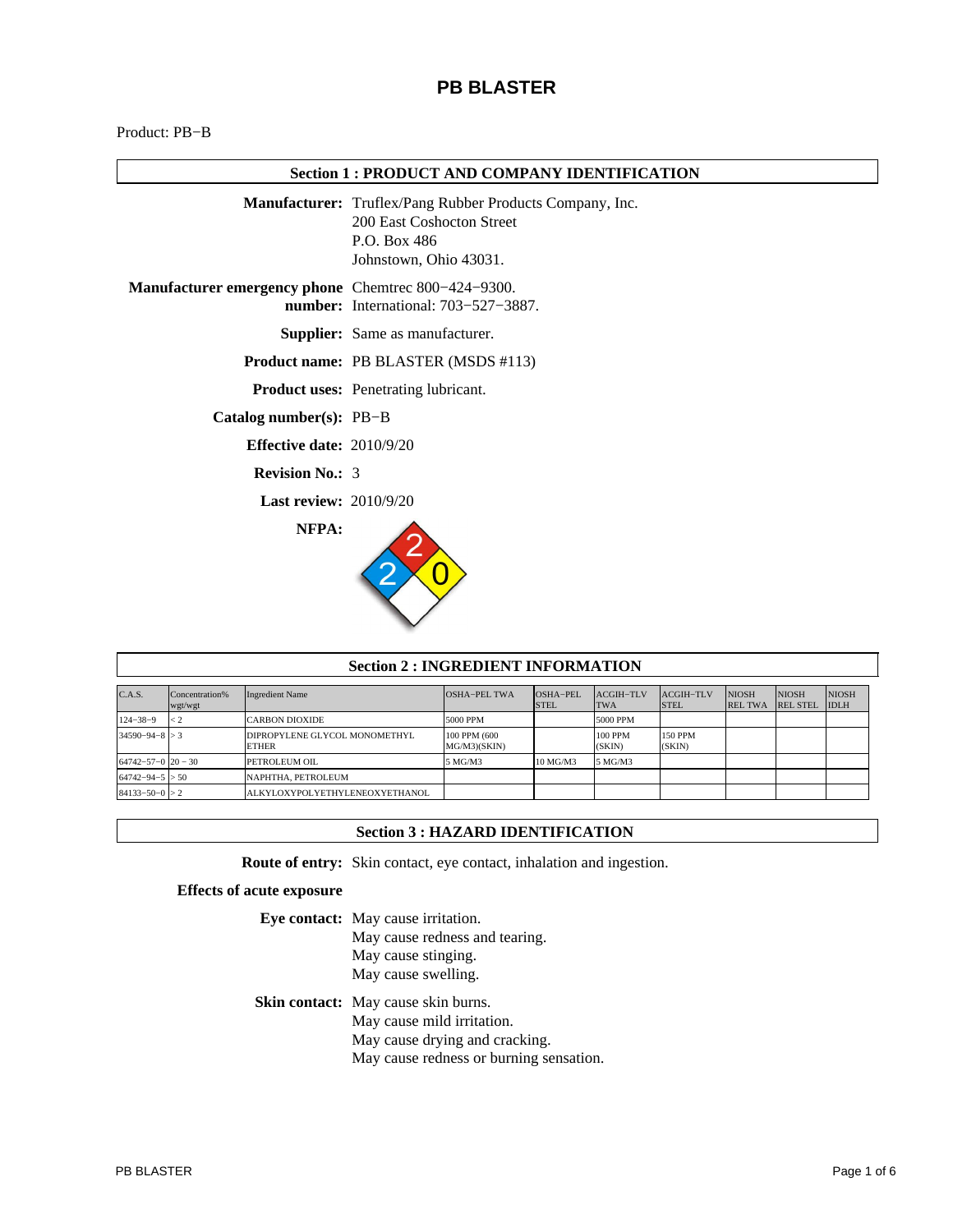# **Inhalation:** May cause drowsiness.

May cause kidney and liver damage.

May cause irritation of the respiratory tract.

May cause light headedness.

**Ingestion:** Can cause irritation to mouth, throat, esophagus and stomach. Aspiration hazard if swallowed.

**Effects of chronic exposure:** May affect the central nervous system.

| <b>Section 4 : FIRST AID MEASURES</b>                                     |                                                                                                                                                                                                                                                          |  |
|---------------------------------------------------------------------------|----------------------------------------------------------------------------------------------------------------------------------------------------------------------------------------------------------------------------------------------------------|--|
|                                                                           | Skin contact: Remove contaminated clothing.<br>Wash with mild soap and water.<br>Consult a physician if irritation persists.                                                                                                                             |  |
|                                                                           | Eye contact: Flush eyes with clear, running water for 20 minutes while holding eyelids open. If<br>irritation persists, consult a physician.                                                                                                             |  |
|                                                                           | <b>Inhalation:</b> Keep person warm and at rest.<br>Remove victim to fresh air. If breathing is difficult administer oxygen. If not<br>breathing, have qualified person give artificial respiration. Obtain medical attention.                           |  |
|                                                                           | Ingestion: If victim is drowsy or unconscious, place on left side with head down. Do not leave<br>individual unattended.<br>Never give anything by mouth to an unconscious person.<br>Do not induce vomiting, seek immediate medical attention.          |  |
|                                                                           | Additional information: The above information is believed to be correct but does not purport to be all<br>inclusive and shall be used only as a guide. This company shall not be held liable<br>for any inaccuracies.                                    |  |
|                                                                           | <b>Section 5 : FIRE FIGHTING MEASURES</b>                                                                                                                                                                                                                |  |
|                                                                           | Flammability: Flammable aerosol.                                                                                                                                                                                                                         |  |
|                                                                           | <b>Conditions of flammability:</b> Vapours are heavier than air and may travel along the ground and be ignited by<br>flames, sparks or other ignition sources at locations distant from the material<br>handling point.<br>Heat, sparks and open flames. |  |
|                                                                           | <b>Extinguishing media:</b> Carbon dioxide, dry chemical, foam.                                                                                                                                                                                          |  |
|                                                                           | Special procedures: Self-contained breathing apparatus required.<br>Firefighters should wear the usual protective gear.                                                                                                                                  |  |
| Auto-ignition temperature: Not available.                                 |                                                                                                                                                                                                                                                          |  |
| Flash point (°C), method: Tag Closed Cup.                                 | 66.7 (152°F)                                                                                                                                                                                                                                             |  |
| <b>Lower flammability</b><br>limit $(% \mathcal{O}_{0}, \mathcal{O}_{1})$ | Not available.                                                                                                                                                                                                                                           |  |
| <b>Upper flammability</b><br>limit $(% \mathcal{O}_{0}$ vol):             | Not available.                                                                                                                                                                                                                                           |  |
| <b>Explosion Data</b>                                                     |                                                                                                                                                                                                                                                          |  |
|                                                                           | Sensitivity to static discharge: Take precautionary measures against static discharge.                                                                                                                                                                   |  |
| Sensitivity to mechanical impact: Contents under pressure.                |                                                                                                                                                                                                                                                          |  |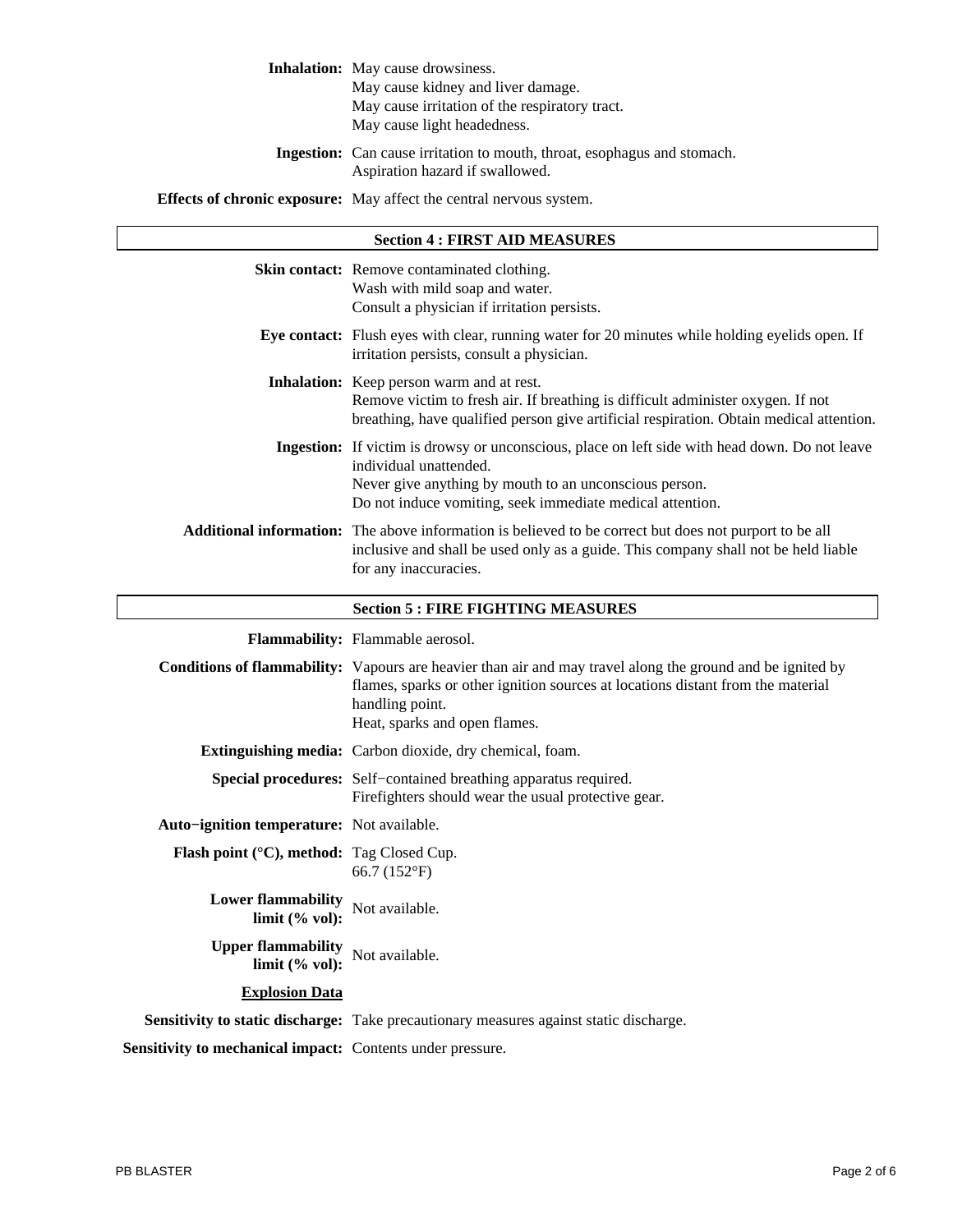**Rate of burning:** Not available.

**Explosive power:** Product (even just residue) can ignite explosively.

#### **Section 6 : ACCIDENTAL RELEASE MEASURES**

**Leak/Spill:** Recover using a pump.

Eliminate all sources of ignition. Dike area to prevent spreading. Evacuate all non−essential personnel. Prevent entry into drains, sewers, and other waterways. Absorb residual material with sand or other absorbent material. Stop leak if without risk. Wear appropriate protective equipment. Ground handling equipment. Transfer to an approved container for disposal. Notify the appropriate authorities as required.

### **Section 7 : HANDLING AND STORAGE**

| Handling procedures and Maintain a good personal hygiene.             |  |
|-----------------------------------------------------------------------|--|
| equipment: Keep away from heat, sparks, and open flame.               |  |
| Use adequate ventilation.                                             |  |
| Wash thoroughly after using, particularly before eating or smoking.   |  |
| Wear personal protective equipment appropriate to task.               |  |
| Empty containers containing residue may cause a hazard.               |  |
| Do not cut, grind, weld or drill empty container.                     |  |
| Use proper grounding procedures.                                      |  |
| Avoid contact with skin, eyes and clothing.                           |  |
| Avoid breathing vapor, fumes or mist.                                 |  |
| Launder contaminated clothing prior to reuse.                         |  |
| Do not ingest.                                                        |  |
| <b>Storage requirements:</b> Store away from all sources of ignition. |  |
| Store away from strong acids or oxidizers.                            |  |

### **Section 8 : EXPOSURE CONTROLS / PERSONAL PROTECTION**

## **Precautionary Measures**

**Gloves/Type:**



Chemical resistant gloves. Polyvinyl alcohol gloves. Nitrile gloves.

**Respiratory/Type:**



NIOSH approved respirator, if necessary. (negative pressure type).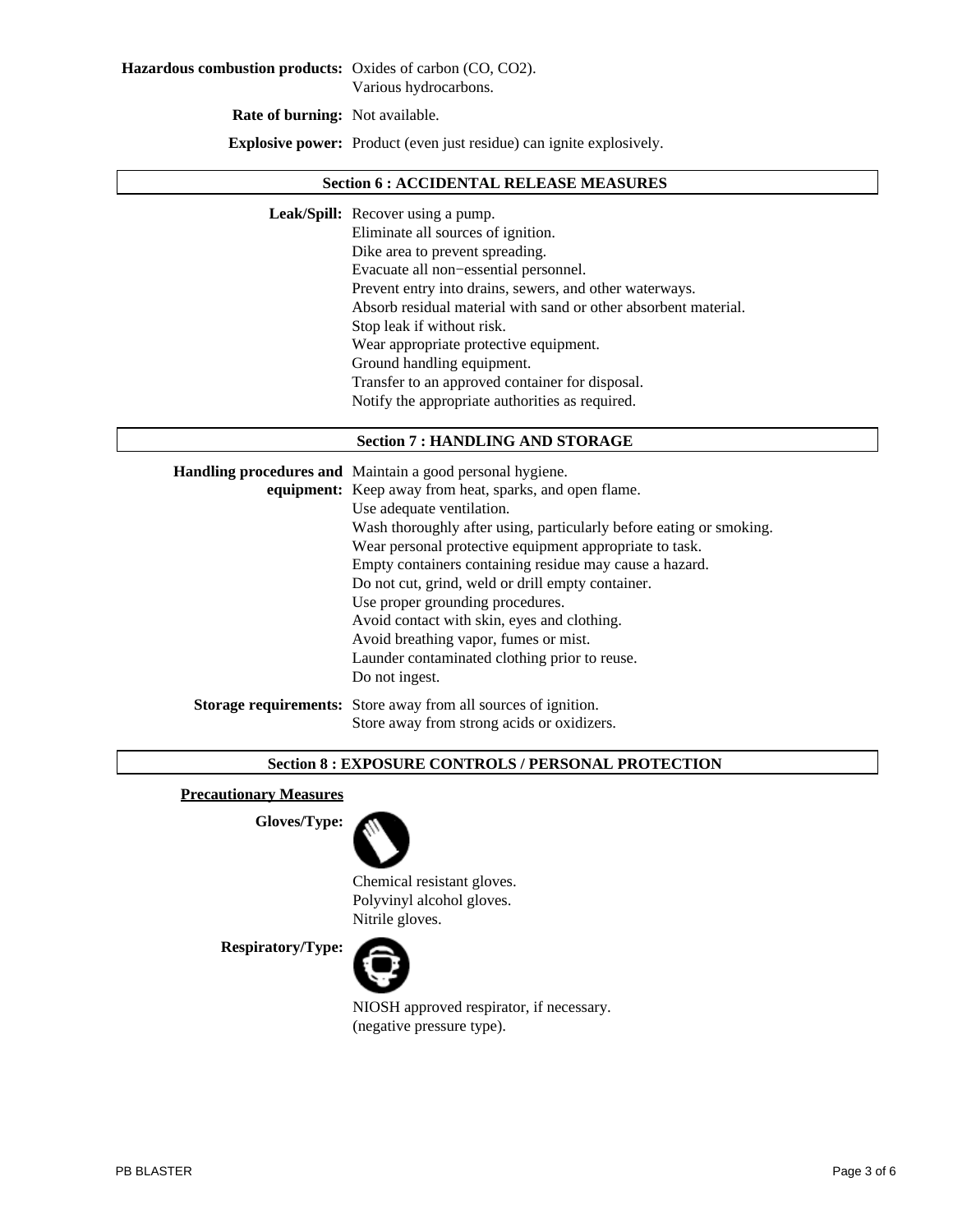| Eye/Type:      |                                                                                                                      |
|----------------|----------------------------------------------------------------------------------------------------------------------|
|                | Safety glasses or splash goggles.                                                                                    |
| Footwear/Type: |                                                                                                                      |
|                | Impervious boots.                                                                                                    |
|                | <b>Clothing/Type:</b> Impervious clothing.                                                                           |
|                | <b>Other/Type:</b> Eye wash facility should be in close proximity.<br>Emergency shower should be in close proximity. |
|                | Ventilation requirements: Explosion proof ventilation equipment.<br>Local exhaust and/or general ventilation.        |
|                |                                                                                                                      |

# **Section 9 : PHYSICAL AND CHEMICAL PROPERTIES**

| Physical state: Liquid.                                        |                                                          |
|----------------------------------------------------------------|----------------------------------------------------------|
| Appearance & odor: Amber                                       | Dark brown.<br>Strong aromatic odour.<br>Viscous liquid. |
| <b>Odor threshold (ppm):</b> Not available.                    |                                                          |
| Vapour pressure (mmHg): Not applicable.                        |                                                          |
| Vapour density (air=1): $>1$                                   |                                                          |
| <u>Volatiles (%)</u>                                           |                                                          |
| By volume: 69.1                                                |                                                          |
| <b>Evaporation rate</b><br>(butyl acetate $= 1$ ):             | >1                                                       |
|                                                                | <b>Boiling point (°C):</b> $178 - 215 (352 - 418$ °F)    |
| <b>Freezing point (<math>^{\circ}</math>C):</b> Not available. |                                                          |
|                                                                | pH: Not available.                                       |
| Specific gravity @ $20 °C$ : 0.9020 (7.515 lbs/gal)            |                                                          |
| <b>Solubility in water <math>(\%)</math>:</b> Not available.   |                                                          |
| Coefficient of water\oil dist.: Not available.                 |                                                          |
|                                                                | VOC: 5.194 LBS/GAL (615.8 G/L)                           |

# **Section 10 : STABILITY AND REACTIVITY**

| <b>Chemical stability:</b> Product is stable. |                          |
|-----------------------------------------------|--------------------------|
| Conditions of instability: None known.        |                          |
| Hazardous polymerization: Will not occur.     |                          |
| <b>Incompatible substances:</b> Strong acids. |                          |
|                                               | Strong oxidizing agents. |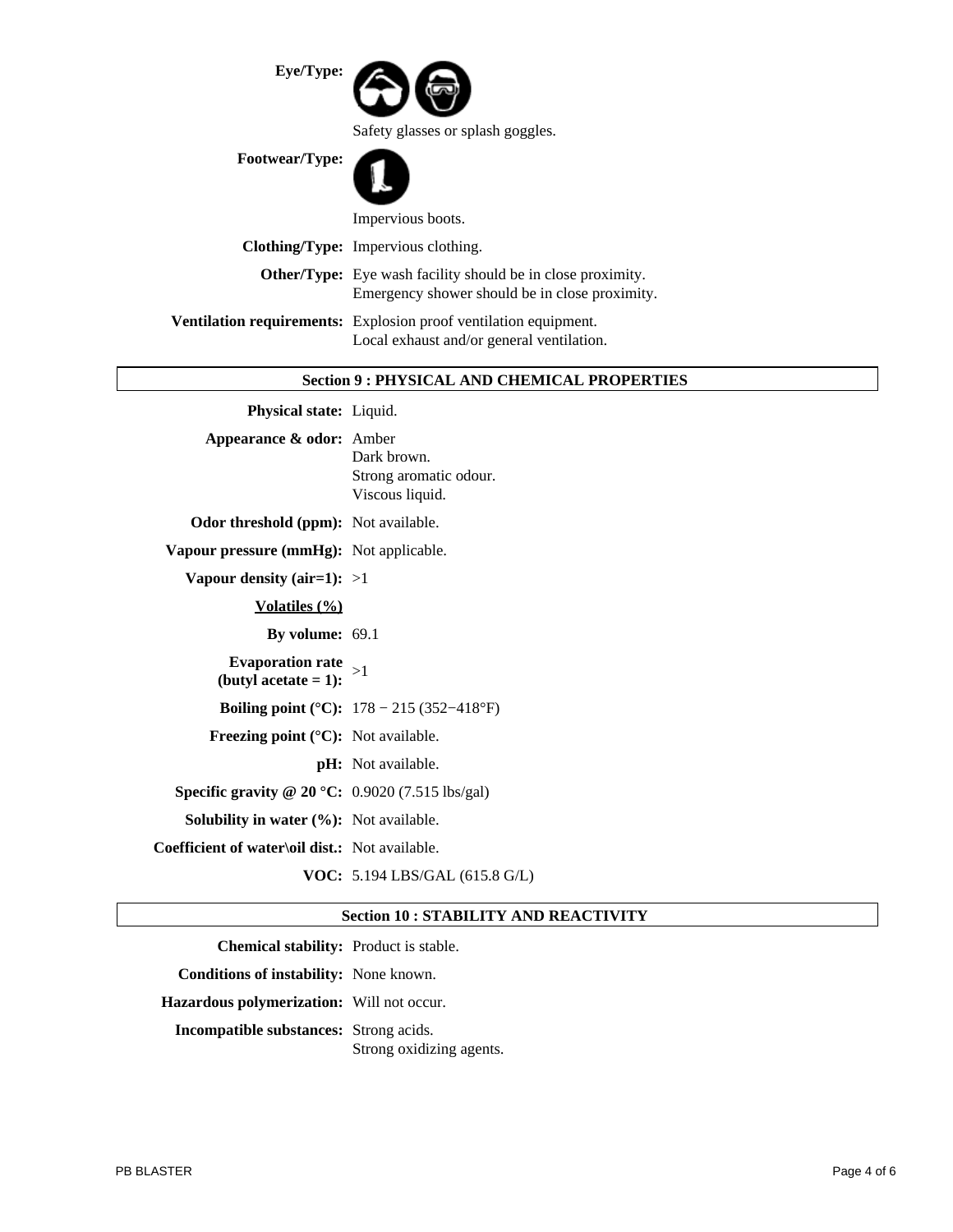**Hazardous decomposition products:** See hazardous combustion products.

| <b>Section 11: TOXICOLOGICAL INFORMATION</b>    |                                                                                                      |  |  |
|-------------------------------------------------|------------------------------------------------------------------------------------------------------|--|--|
|                                                 | <b>LD50 of product, species &amp; route:</b> Not available for mixture, see the ingredients section. |  |  |
|                                                 | <b>LC50 of product, species &amp; route:</b> Not available for mixture, see the ingredients section. |  |  |
|                                                 | <b>Exposure limit of material:</b> Not available for mixture, see the ingredients section.           |  |  |
| <b>Sensitization to product:</b> Not available. |                                                                                                      |  |  |
| <b>Reproductive effects:</b> Not available.     |                                                                                                      |  |  |
| <b>Teratogenicity:</b> Not available.           |                                                                                                      |  |  |
| <b>Mutagenicity:</b> Not available.             |                                                                                                      |  |  |
| <b>Synergistic materials:</b> Not available.    |                                                                                                      |  |  |

### **Section 12 : ECOLOGICAL INFORMATION**

**Environmental toxicity:** No data at this time.

**Environmental fate:** This material is expected to readily biodegrade.

### **Section 13 : DISPOSAL CONSIDERATIONS**

**Waste disposal:** In accordance with municipal, provincial and federal regulations.

### **Section 14 : TRANSPORT INFORMATION**

**DOT:** CONSUMER COMMODITY, ORM−D.

**Labels required:** None

**Emergency response guidebook number:** <sup>126</sup>

**EmS number:** 2−13

**Reportable Quantity (DOT):** Not applicable.

**Special shipping information:** See transportation information.

### **Section 15 : REGULATORY INFORMATION**

### **USA Regulatory Information**

| SARA hazard catagories sections<br>311/312: Not available. |                                                                                                                           |
|------------------------------------------------------------|---------------------------------------------------------------------------------------------------------------------------|
|                                                            | <b>SARA Section 313:</b> Heavy aromatic naphtha solvent (64742–94–5).<br>Dipropylene glycol methyl ether $(34590-94-8)$ . |
| <b>CERCLA reportable quantity:</b> Not available.          |                                                                                                                           |
|                                                            |                                                                                                                           |

**TSCA inventory:** All ingredients are listed on the TSCA inventory.